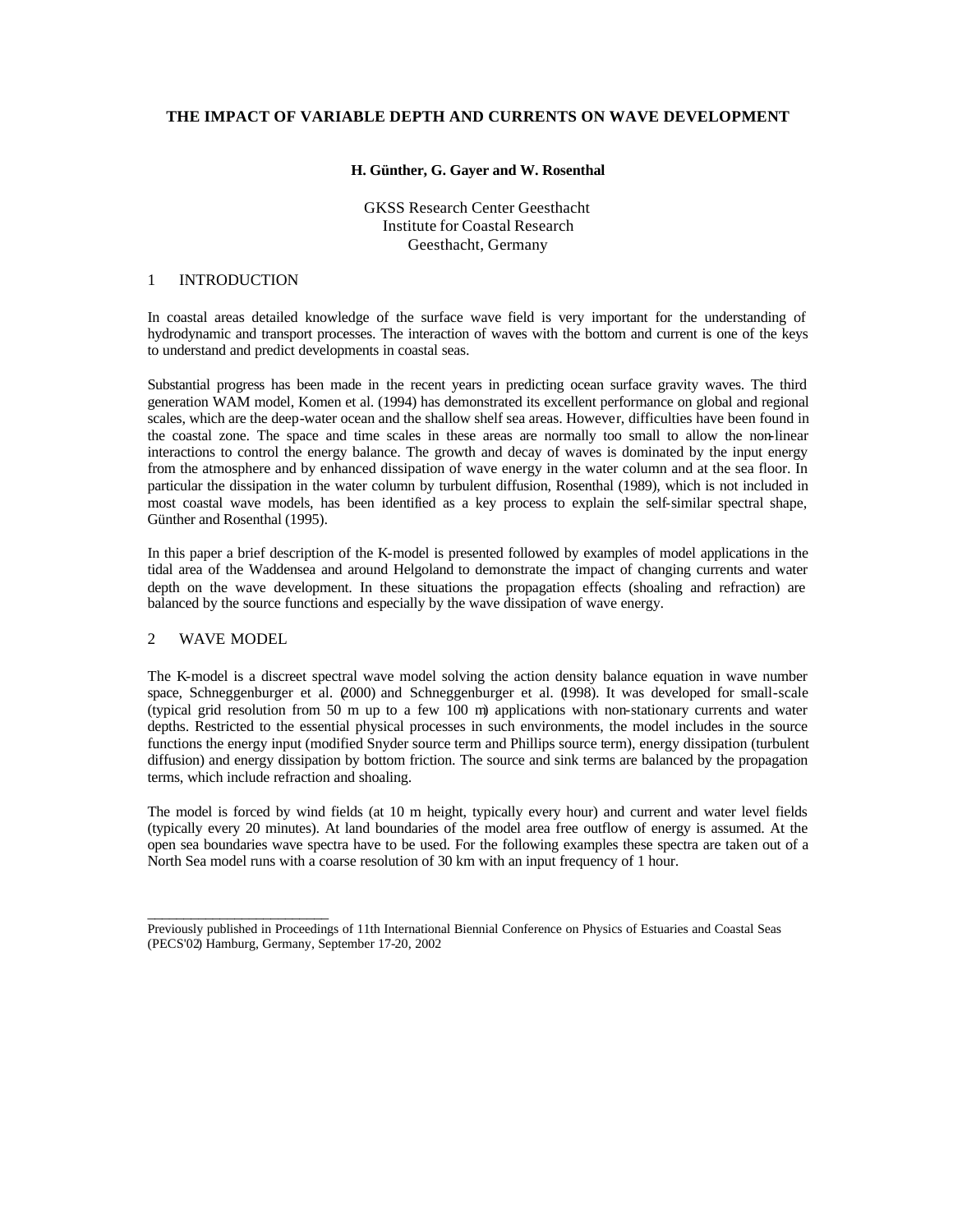#### 3 APPLICATIONS

In the following two applications of the model are discussed. In 3.1 the impact of sea floor changes on waves and currents in a Waddensea area to the southwest of the Elbe river estuary is investigated. In 3.2 a study of the Helgoland area to quantify the impact of variable water depth and/or currents on the wave development and propagation is presented.

#### 3.1 WADDENSEA

To estimate the impact of topographical changes on the wave and current climate in a Waddensea area in the southern North Sea, we examined the results of the spectral wave model and a hydro-dynamical model for different storms and for a 20 days period of moderate weather conditions. Two bathymetries were used, one representing the actual condition and a worst case scenario of dredging sand in an area of approximately 6 km<sup>2</sup> increasing the water depth by 2 m from 10 m to 12 m at once.

The model results are compared to find the area of changes and the places where major changes occur. During a north-westerly storm in January 1994 the biggest differences (after dredging – before dredging) are found to be approximately 20 cm in significant wave height (see figure 1, white areas are land or dry flats. White lines show the 0 and 10 m water depth contours giving an indication of the bathymetry with tidal channels and adjacent flats). The waves at the boundary of the model area had a height of about 6 m during the peak of the storm.



Figure 1: Differences of significant wave height (after dredging – before dredging) 1994 01 28 18:00.

Only in a spatially limited area at and in the vicinity of the dredging site the wave climate is changed noticeably due to differences in shoaling and energy dissipation. Currents are altered only slightly after dredging.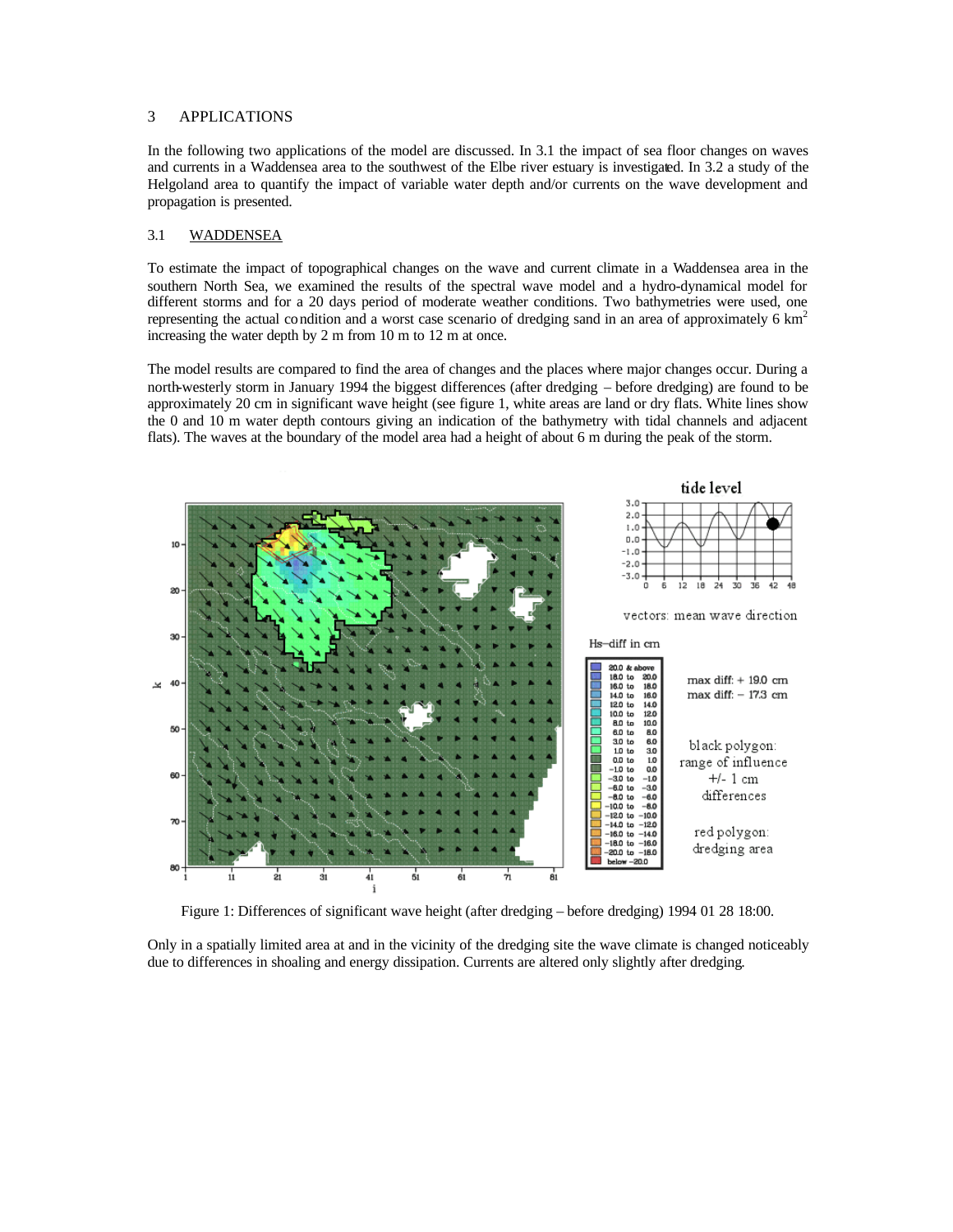#### 3.2 Helgoland

We investigated the influence of variable current and water level fields on the results of the spectral wave model near the North Sea island Helgoland. This area is characterized by strong water depth gradients (from 50 m – 0 m over a distance of 5 km) especially to the southwest from the island. Two model runs were performed, one with unchanged initial bathymetry, another one taking spatial and temporal water level and current variations into account.

During a storm in October 1998 with wind speeds up to 24 m/s – the wave model calculated a significant wave height of 5.5 m on a coarse North Sea grid at the nearest grid point to the fine grid area of interest (50 m resolution) – the waves approached the island from a direction of 290 degrees. Above the slope the wave heights increased to a maximum of 6.5 m due to refraction and shoaling effects.

Performing the second model run with time series of current and water level variations the shoaling and refraction of waves changed significantly. At high tide shortly after the storm peak a difference plot of significant wave heights shows especially off the western coast 2 stripes of high differences (see figure 2). In front of the coast positive differences of up to 1.5 m can be observed which can be explained with greater water depths and reduced energy dissipation. Further to the west negative differences of up to 1.5 m show that due to greater water depths the shoaling of waves locally is reduced. The shoaling now takes place in front of the coast, adding there to the high positive differences.



Figure 2: Differences of significant wave height (variable depth/currents – constant fields).

#### 4 CONCLUSIONS

In small-scale coastal applications the influence of water level and current variations cannot be neglected. The example of the coastal area of the island of Helgoland showed that locally the balance effects with shoaling in case of sloping bottom and in the presence of in-stationary water depth and current fields led to high differences in significant wave height fields compared to the scenario with constant bathymetry. In case of the Waddensea